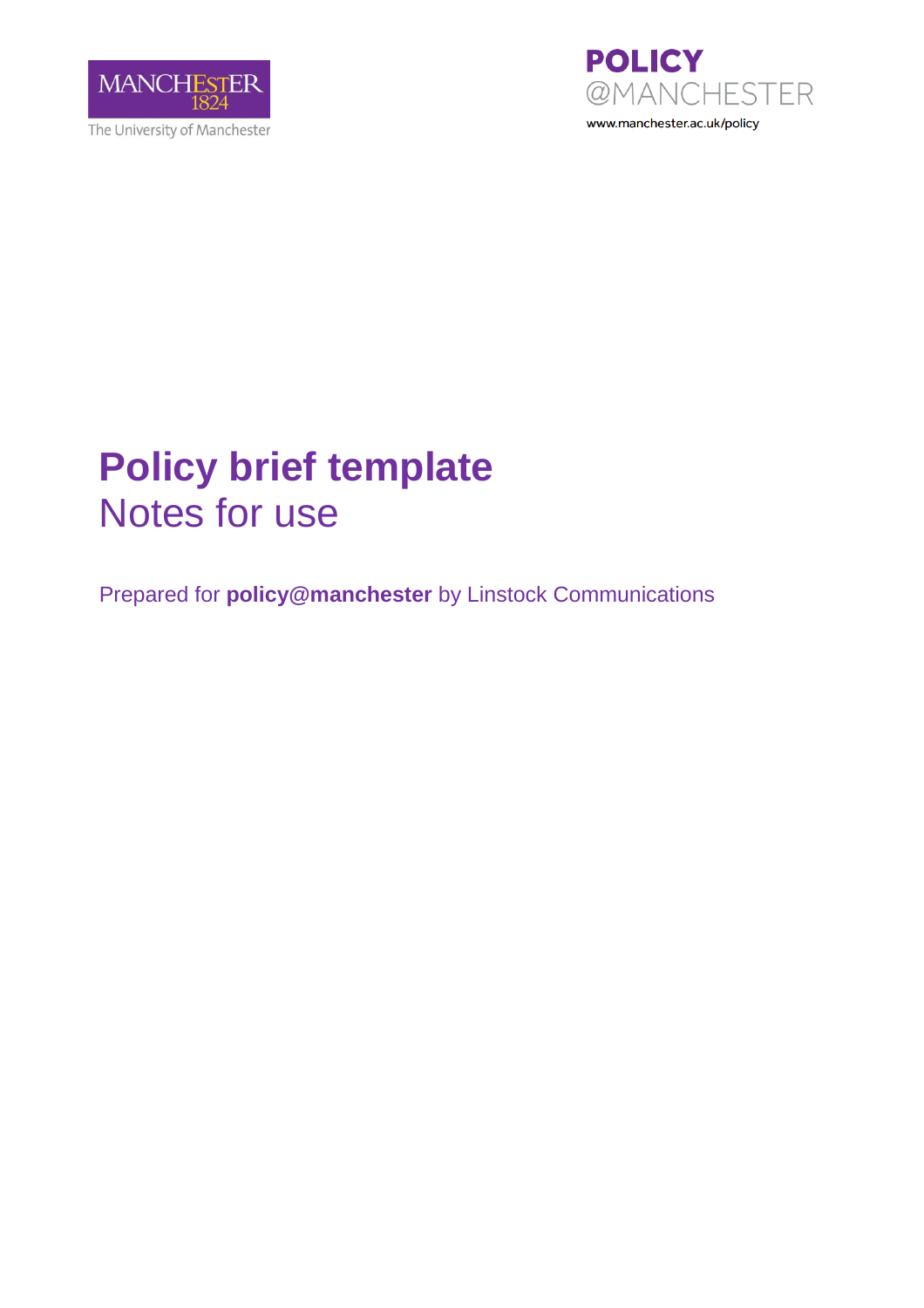



## **INTRODUCTION**

### **Policy@manchester is an initiative aimed at raising the awareness and impact of research and expertise on public policy making at University of Manchester**

In common with many institutions, our University is home to a wealth of knowledge, insight and understanding that can greatly enhance the effectiveness of public policy.

Politicians and policy makers are subject to a wide range of (often irrational) pressures and, as such, often turn to more readily accessible (and translatable) influences. Party political policy officers, think tanks and media commentators provide workable solutions to immediate concerns and avoid the complexity and nuance necessarily found in academic material.

However, as they also lack the rigour of academic work, the resulting policies are not always as effective as they might otherwise have been. The challenge therefore is to develop a mechanism to convey complex academic material to policy-making audiences in a way that is immediately accessible and useful.

Briefing notes are a regular feature of the political and policy landscape. They are the way in which key facts and points of reference about a given issue are conveyed to decision-makers for a specific purpose. Examples of their use include:

- **Notes written by Government officials to Ministers to inform their decisions on key policy matters;**
- **Notes written by Parliamentary researchers to allow Members of Parliament to make informed contributions to debates;**
- **Notes written by central party offices to encourage local politicians and activists to promote national policy positions;**
- **Notes written by local authority executive officers to elected council members to recommend particular courses of action.**

In all cases, an effective policy briefing note should conform to three criteria: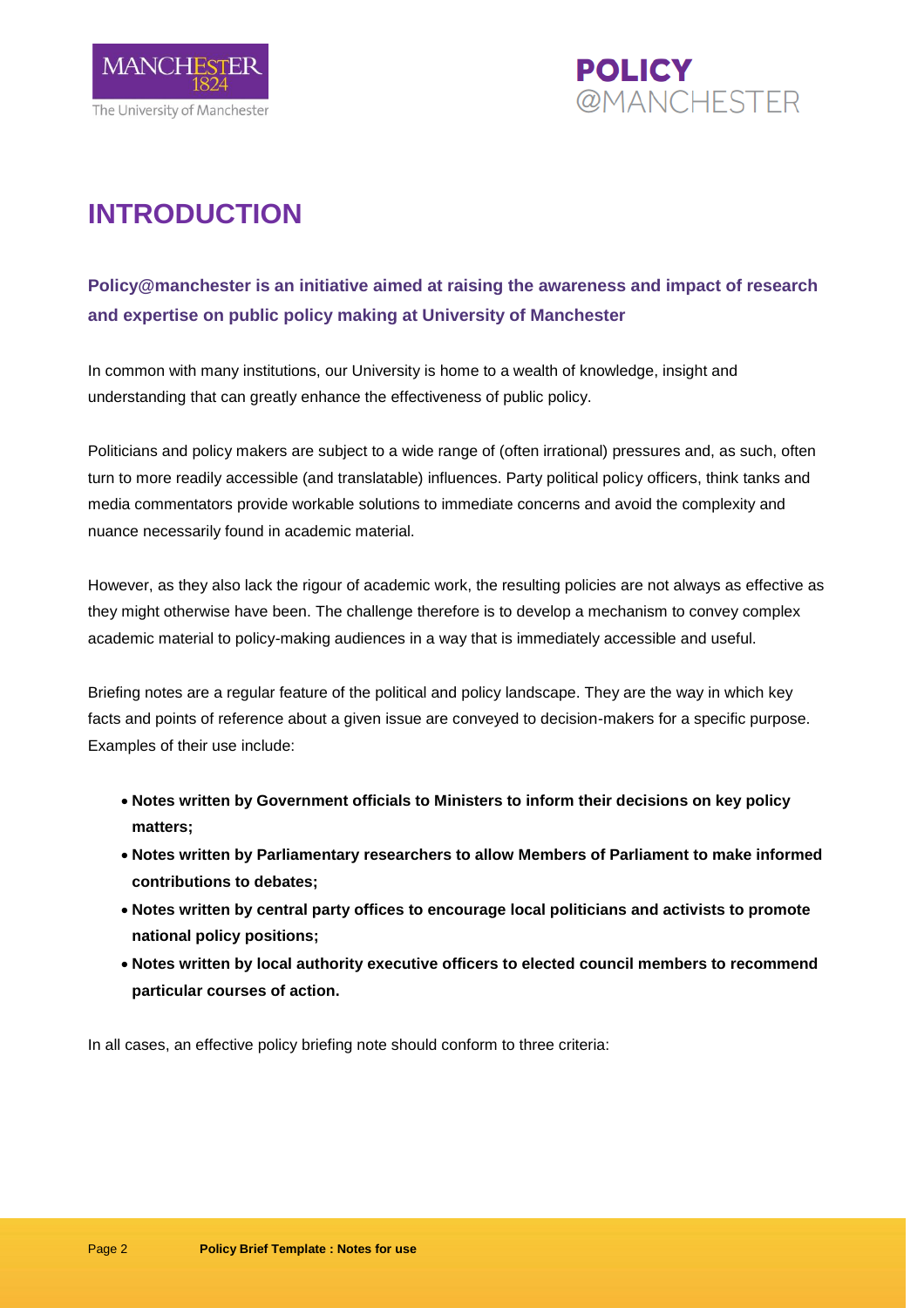



#### **It should be useful to the reader.**

A good briefing note allows the reader to achieve something that is beneficial to them. This could be as straightforward as speaking credibly in a debate about urban planning policy, or as sensitive as addressing public concerns about migration. The material should always be reliable, with any ambiguity or gaps in knowledge made clear. Each reader will be under different pressures at different times, and have to satisfy a range of different interest groups. A good briefing note is written with these concerns in mind and provides means with which to address them.

#### **It should present information in the most concise way possible.**

The political and policy making agenda moves incredibly fast and decision-makers are subject to a wide range of potential influences. To cut through in this hectic environment information needs to be presented in its most distilled form, with the precise point and (potential) implications of information about an issue made immediately apparent. **Ideally a policy briefing note should be composed of short bullet points and be no more than two or three standard A4 sides of clearly presented text (excluding cover page).**

#### **It should serve a specific purpose.**

Information for its own sake is not as salient as that which informs a specific action (or actions). This doesn't have to mean a specific piece of legislation or policy guideline; it could simply be to ensure that a particular item of evidence or point of view is represented in a debate. A good briefing note should show a clear sense of purpose by directing all information towards a specific call to action.

### **EDITING CHECKLIST**

**Once the drafting of the note is complete, it should be checked against the following checklist.**

| What to check                                                  | Yes/No |
|----------------------------------------------------------------|--------|
| Is the note focussed on a specific, identifiable policy issue? |        |
| Is the note written with a specific reader in mind?            |        |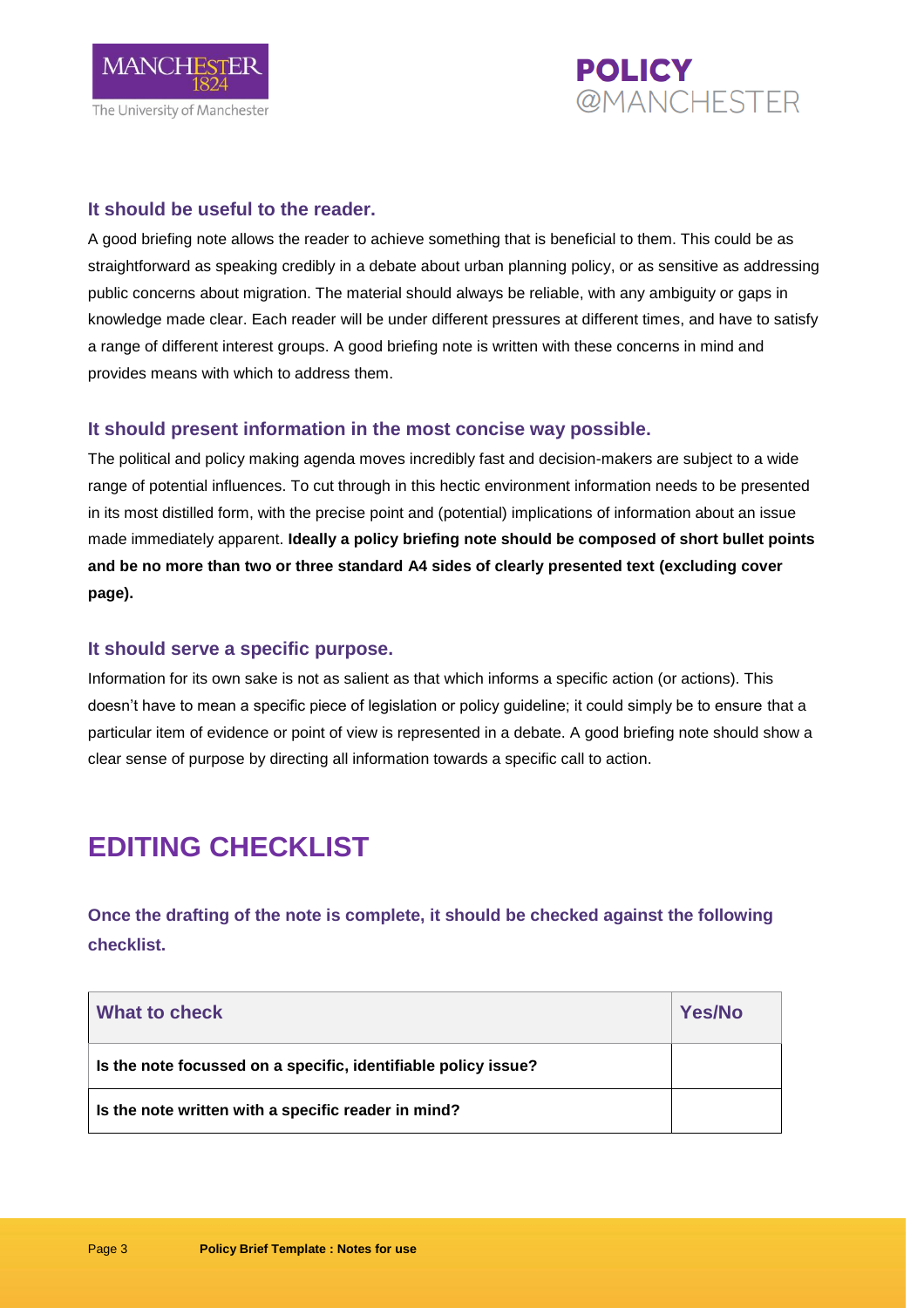



| Does the briefing note address the interests and concerns of the intended<br>reader?                                    |  |
|-------------------------------------------------------------------------------------------------------------------------|--|
| Does the note demonstrate that it is a reliable source of information by<br>making clear the credentials of the author? |  |
| Does the note demonstrate awareness of the background to the issues and<br>the current situation?                       |  |
| Is the purpose of the briefing note clear?                                                                              |  |
| Is the language simple, economical and clear?                                                                           |  |
| Is everything there that needs to be there?                                                                             |  |
| Is everything included essential to the purpose?                                                                        |  |
| Does the note propose realistic, tangible actions for the reader to take?                                               |  |
| Is the note as short as it can be without harming the quality of the material?                                          |  |
| Is the note easy to read, understand and remember?                                                                      |  |
| Do the sections lead logically from one to another?                                                                     |  |
| Is the note designed so that it is inviting to the reader?                                                              |  |
| Is there a good balance between white spaces and text?                                                                  |  |
| Has the briefing note been carefully edited and proofread?                                                              |  |

### **DISTRIBUTION VIA DODS DATABASE**

**As well as sending briefings to your own networks, distributing at your events, and promoting them on the Web and via social media, you could consider accessing the Dods database of MPs, Peers, Civil Servants and Special Advisors, if your institution has access to this.**